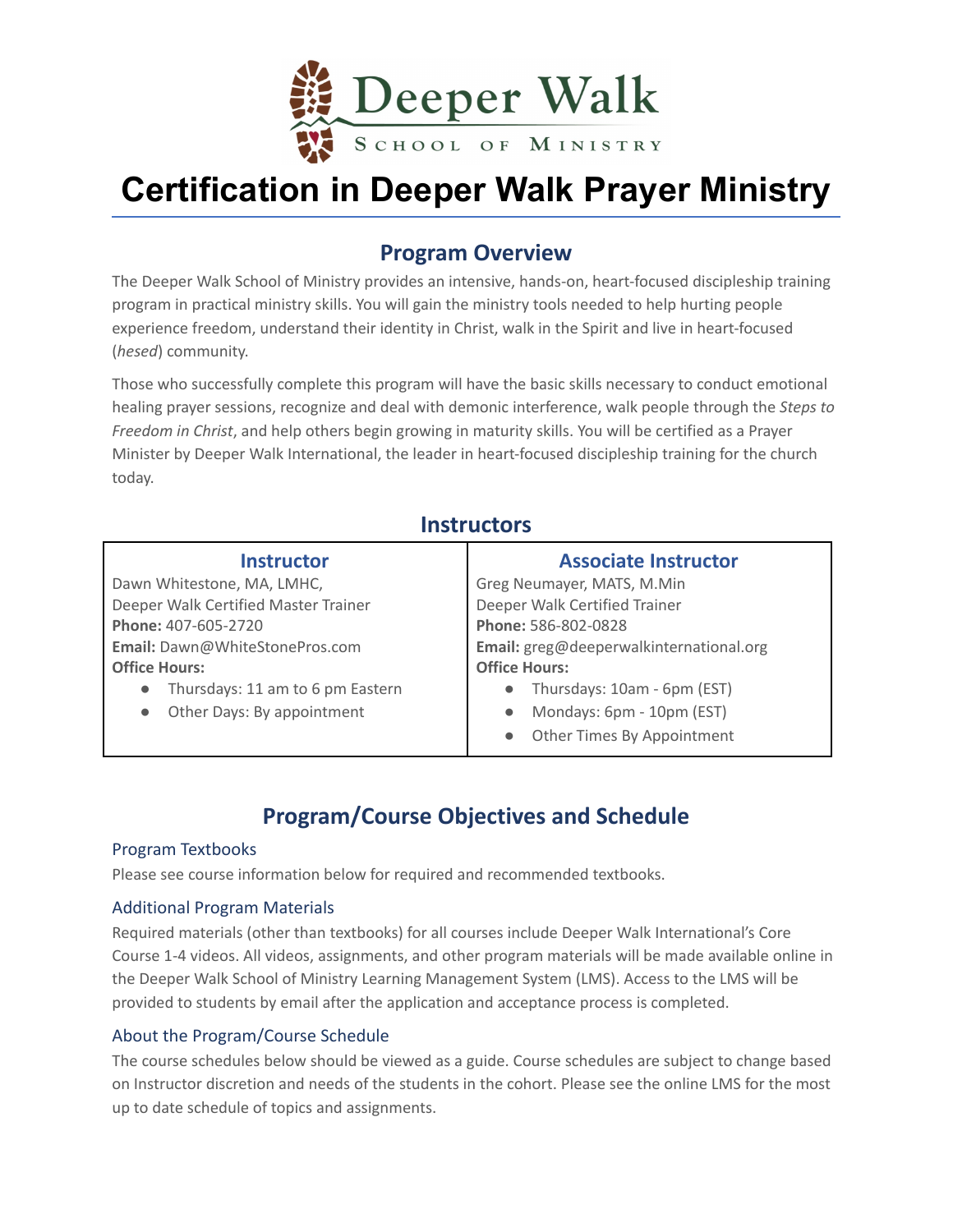

## **Course 1: Heart-Focused Discipleship**

#### Course 1 Objectives:

- 1. Gain a foundational understanding of core concepts.
- 2. Practice foundational skills.
- 3. Experience facilitated group listening prayer.
- 4. Experience being a client. Students will need to find a counselor, coach, spiritual director or prayer minister and attend six sessions with them in order to successfully complete the program.

#### **Textbooks**

**Required:**

- *Toward a Deeper Walk* by Marcus Warner
- *Building Bounce* by Marcus Warner and Stefanie Hinman
- *Living from the Heart Jesus Gave You*, by James G. Friesen, E. James Wilder, et al.

#### Course 1 Schedule/Guide

|                | <b>Title/Topic</b>                                                      | <b>Cohort Meetings/Labs</b>                                        | <b>Date</b>               |
|----------------|-------------------------------------------------------------------------|--------------------------------------------------------------------|---------------------------|
| 1              | Heart-Focused<br>Discipleship                                           | Brief introductions/Commitments/Format                             | 2/28/2022                 |
| 2              | The Well: The Four Core<br>Elements of<br>Heart-Focused<br>Discipleship | Practicing daily appreciation                                      | 3/7/2022                  |
| 3              | Grace: Understanding Law<br>vs Grace                                    | Listening Well/ Joy Stories (4+ Stories)                           | 3/14/2022                 |
| 4              | Grace: Understanding<br>Your New Covenant<br>Identity                   | Return to Joy & Return to Joy Stories                              | 3/21/2022                 |
| 5              | Spirit: Walking in the<br>Spirit                                        | Listening through Scripture                                        | 3/28/2022                 |
| 6              | Spirit: Listening Prayer                                                | Group listening prayer / Intro Testing the<br>Spirits--Shalom Test | 4/4/2022                  |
| $\overline{7}$ | Healing: REAL Prayer                                                    | Facilitated listening prayer demonstration                         | 4/11/2022<br>(or $4/18$ ) |
|                | <b>EASTER BREAK</b>                                                     | <b>NO CLASS</b>                                                    | $4/11$ or<br>4/18/22      |
| 8              | Spiritual Warfare                                                       | Testing the spirits overview/ Shalom Test                          | 4/25/2022                 |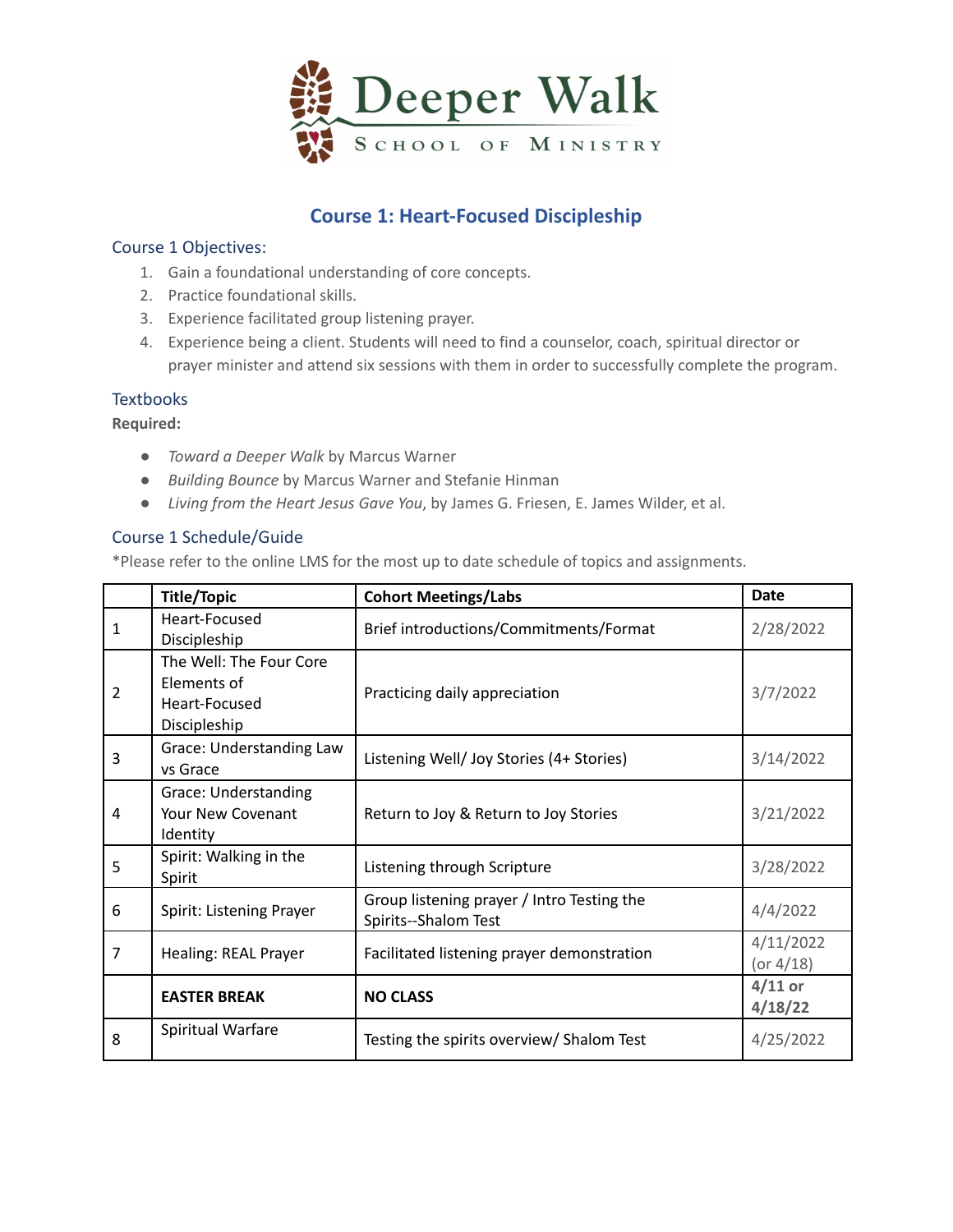

### **Course 2: Spiritual Warfare**

#### Course 2 Objectives:

- 1. Gain a basic understanding of the unseen realm/ a Warfare Worldview.
- 2. Personally experience the Steps to Freedom in Christ.
- 3. Facilitate the Steps to Freedom for others.
- 4. Gain spiritual awareness of both the Holy Spirit and unholy spirits.
- 5. Recognize and know how to deal with demonic interference.

#### **Textbooks**

**Required:**

- *The Steps to Freedom in Christ* by Neil Anderson
- *What Every Believer Should Know About Spiritual Warfare* by Marcus Warner

#### Course 2 Schedule/Guide

|                | <b>Title/Topic</b>           | <b>Cohort Meetings/Labs</b>         | <b>Date</b> |
|----------------|------------------------------|-------------------------------------|-------------|
| 1              | A Warfare Worldview          | Intro Steps to Freedom/ Steps 1 & 2 | 5/2/2022    |
| $\overline{2}$ | <b>Warfare Basics</b>        | Guest speaker                       | 5/9/2022    |
| 3              | <b>Christians and Demons</b> | Ground rules/prayer for protection  | 5/16/2022   |
| 4              | Sin and Soul Ties            | Recognizing demonic interference    | 5/23/2022   |
|                | <b>MEMORIAL DAY</b>          | <b>NO CLASS</b>                     | 5/30/22     |
| 5              | Occult Involvement           | Steps 2 &3                          | 6/6/2022    |
| 6              | Unforgiveness                | Steps 4 & 5                         | 6/13/2022   |
| 7              | Lineage                      | Step 6 & 7                          | 6/20/2022   |
| 8              | <b>Warfare Ministry</b>      | <b>SOUL Hindrances Worksheets</b>   | 6/27/2022   |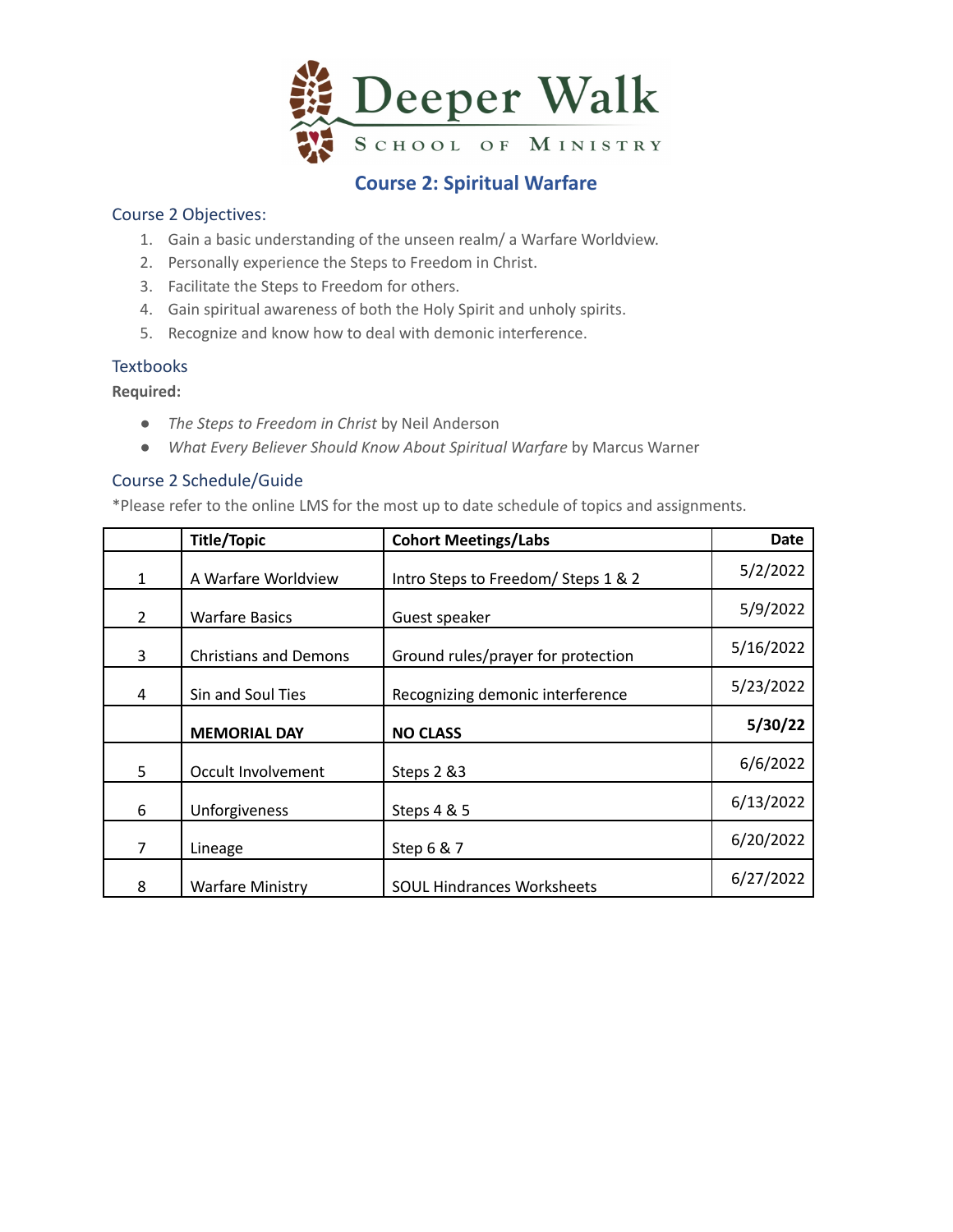

### **Course 3: Emotional Healing Ministry**

#### Course 3 Objectives:

- 1. Understand and apply WLVS to assessment and healing work.
- 2. Continue to experience personal facilitated prayer/healing.
- 3. Begin to practice facilitated prayer sessions with classmates
- 4. Understand and apply Relational skills to working with people.
- 5. Understand maturity and how to apply it to healing/discipleship work with people.
- 6. Identify personal strengths and weaknesses in Return to Joy skills.
- 7. Apply Return to Joy to healing/discipleship work with people.

#### **Textbooks**

**Required:** *Understanding the Wounded Heart* by Marcus Warner

#### **Recommended:**

- *RARE Leadership* by Marcus Warner and Jim Wilder
- *The Joy Switch* by Chris Coursey

#### Course 3 Schedule/Guide

|                | <b>Title/Topic</b>                             | <b>Cohort Meetings/Labs</b>                        | <b>Date</b> |
|----------------|------------------------------------------------|----------------------------------------------------|-------------|
|                | <b>INDEPENDENCE DAY</b>                        | <b>NO CLASS</b>                                    | 7/4/2022    |
| 1              | Understanding the<br><b>Wounded Heart</b>      | <b>Assessing &amp; Goal Setting</b>                | 7/11/2022   |
| $\overline{2}$ | <b>Elements of Emotional</b><br>Healing-Part 1 | Facilitated prayer demonstration/Indiv<br>coaching | 7/18/2022   |
| 3              | <b>Elements of Emotional</b><br>Healing-Part 2 | Facilitated prayer demonstration/Indiv<br>coaching | 7/25/2022   |
| 4              | Brain Science and<br>Capacity                  | Joy and Trauma: buckets                            | 8/1/2022    |
| 5.             | Maturity                                       | Assessing maturity                                 | 8/8/2022    |
| 6              | Disgust and Shame                              | Return to Joy / Facilitated prayer                 | 8/15/2022   |
| 7              | Sadness and Despair                            | Return to Joy / Facilitated prayer                 | 8/22/2022   |
| 8              | Anxiety and Anger                              | Return to Joy / Facilitated prayer                 | 8/29/2022   |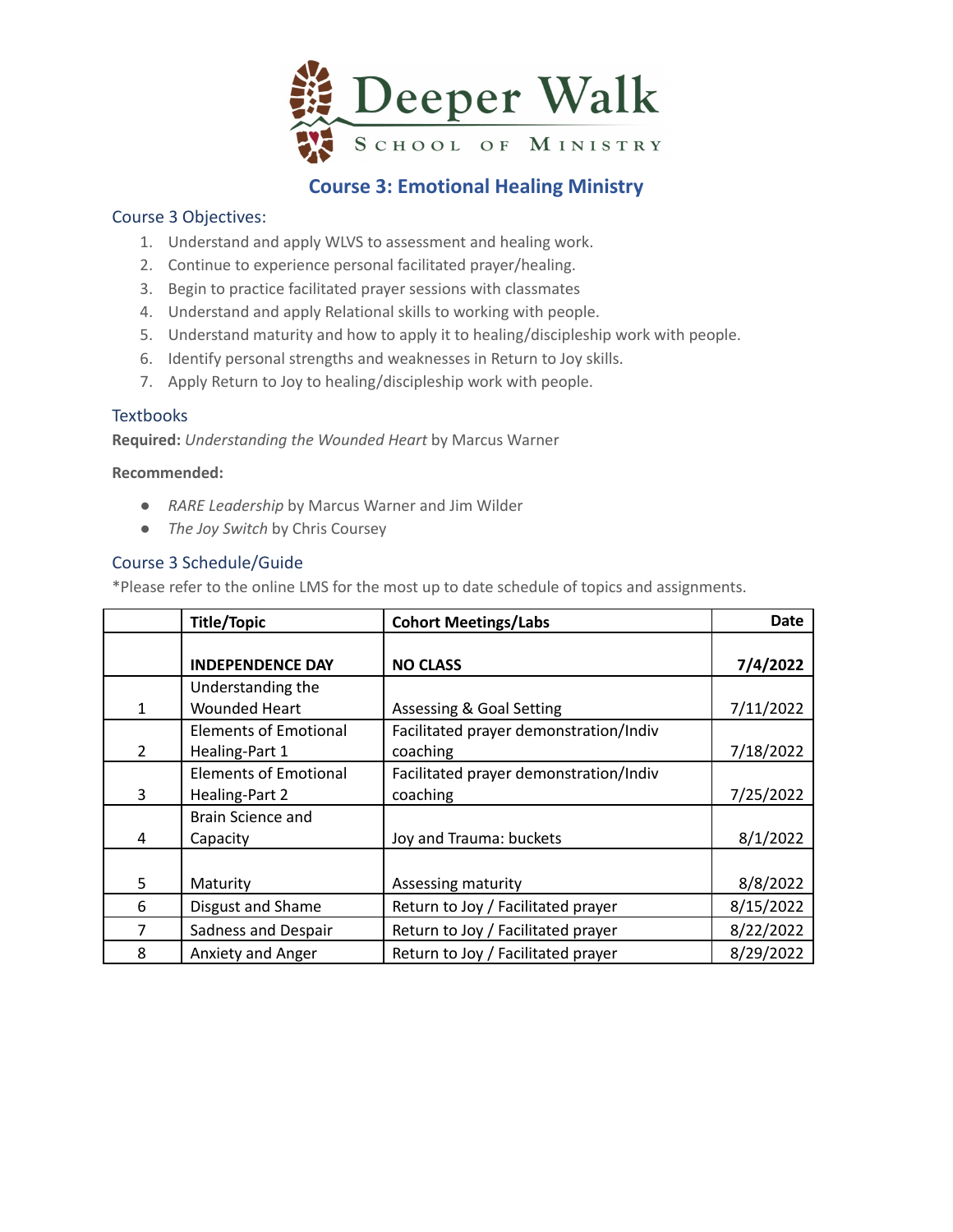

### **Course 4: Practicum with Overview of Advanced Issues**

#### Course 4 Objectives

- 1. Begin working with people outside the class environment (internship/practicum).
- 2. Implement a system of client care.
- 3. Successfully navigate different types of client sessions (see Observation list) as determined by qualified supervisors.
- 4. Recognize and appropriately determine how to handle advanced issues (including referring or consulting).
- 5. Begin developing a network of care providers for consultation, referral, etc.
- 6. Demonstrate sufficient competency in care provision to the satisfaction of appropriate assessors to begin delivering lay ministry services to be certified.

#### **Textbooks**

For Course 4, students will choose a specific topic of interest to them. Required reading will depend on the topic and will be determined in consultation with the instructors.

#### Course 4 Schedule/Guide

|                | <b>Title/Topic</b>                      | <b>Cohort Meetings/Labs</b>                                                           | <b>Date</b> |
|----------------|-----------------------------------------|---------------------------------------------------------------------------------------|-------------|
|                | <b>LABOR DAY</b>                        | <b>NO CLASS</b>                                                                       | 9/4/22      |
| 1              | Ministry to the Deeply<br>Wounded       | Practical Preparations for real-life ministry /<br>Set up your system / Assign topics | 9/12/2022   |
| $\overline{2}$ | Dealing with Dissociation               | Stories / in-depth report on topic / case<br>staffing OR Practicum                    | 9/19/2022   |
| 3              | Dealing with Demons                     | Stories / in-depth report on topic / case<br>staffing OR Practicum                    | 9/26/2022   |
| 4              | Dealing with the Occult                 | Stories / in-depth report on topic / case<br>staffing OR Practicum                    | 10/3/2022   |
| 5              | Dealing with Addiction                  | Stories / in-depth report on topic / case<br>staffing OR Practicum                    | 10/10/2022  |
| 6              | Dealing with Eating<br><b>Disorders</b> | Stories / in-depth report on topic / case<br>staffing OR Practicum                    | 10/17/2022  |
| 7              | Dealing with Sexual<br>Bondage          | Stories / in-depth report on topic / case<br>staffing OR Practicum                    | 10/24/2022  |
|                | <b>HALLOWEEN</b>                        | <b>NO CLASS</b>                                                                       | 10/31/22    |
| 8              | Dealing with Narcissism                 | Stories / in-depth report on topic / case<br>staffing OR Practicum                    | 11/7/2022   |
| 9              | Final session                           | Final exam / Evaluation / What's next                                                 | 11/14/2022  |